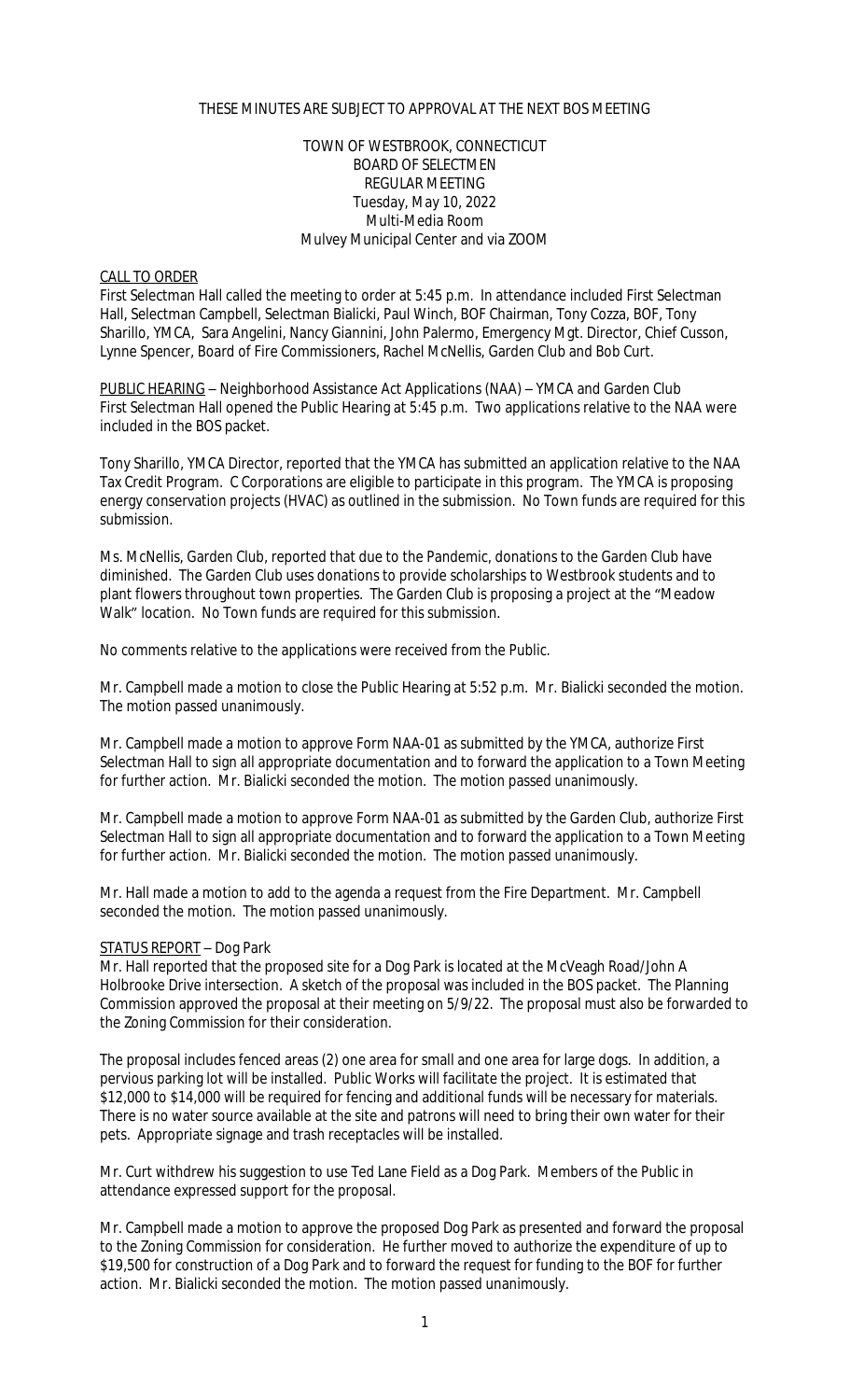## STATUS AND POSSIBLE ACTION – Panic Alarm Policy

A copy of the Panic Alarm Policy was included in the BOS packet. Mr. Palermo, Emergency Management Director, reported that the policy has been reviewed by Trooper Moran and First Selectman Hall. This document has been forwarded to all employees, Boards/Commissions and individuals as appropriate. The policy outlines the procedure for initiating the Panic Alarm and in the event that the Panic Alarm is sounded (shelter in place). Each department has a Panic button. A "Panic Alarm" drill will be conducted 2x per year.

Mr. Bialicki made a motion to adopt the Panic Alarm Policy as presented. Mr. Campbell seconded the motion. The motion passed unanimously.

## SET DATE FOR TOWN MEETING - Capital Appropriations

Mr. Campbell made a motion to schedule a Town Meeting on Monday, June 13, 2022 @ 7 p.m. Mr. Bialicki seconded the motion. The motion passed unanimously.

## FIRE DEPARTMENT REQUEST

Chief Cusson reported that the Fire Department recently replaced air packs as they were out of date. However, the equipment is still "usable" and Chief Cusson asked for the BOS's permission to donate the air packs to the Ukraine. In addition, the Department is not trained on the 4 "packs" that were included with the Ladder Truck. Chief Cusson requested BOS permission to donate those items to the Fire Marshals. Ms. Spencer, Board of Fire Commissioners, reported that the Fire Commissioners are in support of this request. The Fire Department has secured an individual willing to ship the equipment to the Ukraine.

Mr. Bialicki made a motion to donate Fire Department equipment to the Ukraine and Fire Marshal Department as presented by Chief Cusson. Mr. Campbell seconded the motion. The motion passed unanimously.

## APPOINTMENTS/REAPPOINTMENTTS/RESIGNATIONS

Mr. Campbell made a motion to re-appoint Nancy Pytlik to the Westbrook Housing Authority. Mr. Bialicki seconded the motion. The motion passed unanimously.

Mr. Campbell made a motion to appoint Chet Bialicki as the BOS's representative to the POCD Implementation Committee. Mr. Hall seconded the motion. The motion passed unanimously.

Note that Mr. Bialicki is not available to attend meetings until August.

## APPROVAL OF MINUTES

Mr. Campbell made a motion to approve the minutes from the 4/28/22 BOS meeting as presented. Mr. Bialicki seconded the motion. The motion passed unanimously.

## FIRST SELECTMAN'S REPORT

Mr. Hall reported:

- It is anticipated that the Dredging project will begin in June. If the dredging ship is not available, the project may be "pushed" until next Spring. Original cost estimates to remove piling #6 to facilitate the project were \$3,000 to \$5,000; however, Mr. Riggio, Director of Public Works has secured a contractor to remove the piling. The piling will be stored at the Public Works Garage until it after the dredging is complete.
- Small Cities Grant Worthington Manor as previously reported, the Town received a Small Cities Grant in the amount of \$1.5 million for upgrades to Worthington Manor. To date, management of Worthington Manor (Merit Properties) has not secured the engineering/architectural plans necessary for the project. Mr. Hall attended the Westbrook Housing Authority meeting today and stressed the importance of securing these plans ASAP. An extension will be requested from the Department of Housing.
- Scan Optics Land Use Documentation Digitization project As previously discussed, RiverCOG is facilitating a document digitization project and has endorsed Scan Optics. Mr. Maiden, Building Official, has taken the lead on this project and RiverCOG has requested that Westbrook be the first Town to move forward with the project. The cost of the project is approximately \$75,000 and it has been recommended that ARPA funds be used to facilitate this project. Additional discussion and possible action on the proposal will be an agenda item on the June 14 BOS meeting. Scan Optics will make a presentation at this meeting

EXECUTIVE SESSION – Personnel Matter – Interview Land Use Tech Candidates